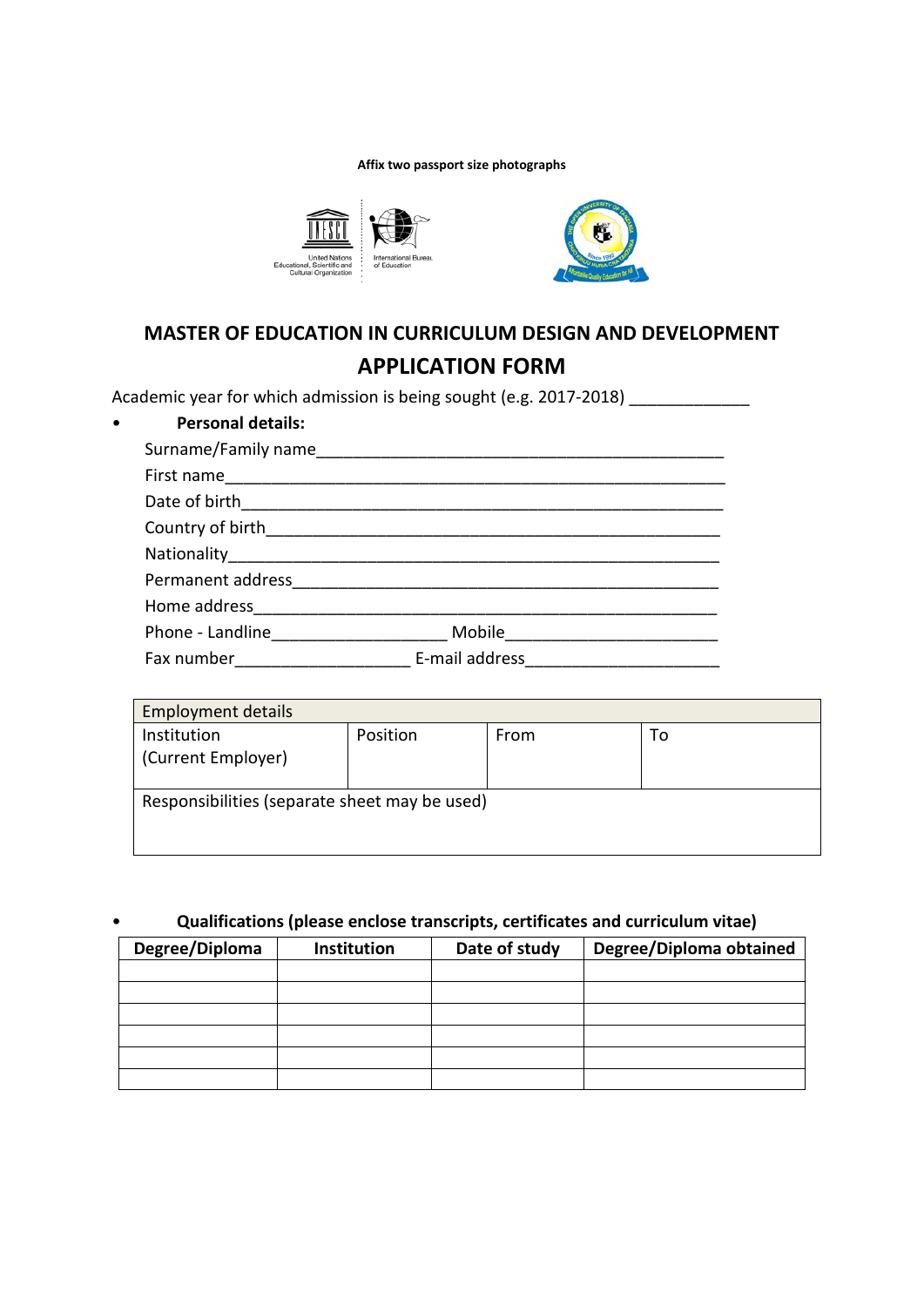• **Please indicate names and addresses of two referees below, and enclose their recommendation letters with your application.**

| If you are admitted into the Master of Education in Curriculum Design and Development   |
|-----------------------------------------------------------------------------------------|
| Programme, do you think your employer/sponsor will allow you to attend the 10-day face- |
| to-face intensive session at the Open University of Tanzania (OUT) in Dar es Salaam,    |
| <b>YES</b><br>Tanzania?<br><b>NO</b>                                                    |

| <b>Sponsorship Confirmation</b>                                                                                                                     |                        |
|-----------------------------------------------------------------------------------------------------------------------------------------------------|------------------------|
| Participants or their employers are required to meet the training costs.                                                                            |                        |
|                                                                                                                                                     | <b>MODE OF PAYMENT</b> |
| Fees should be deposited through NBC LTD Account No. 081103001251. Swift code: 403.<br>Account holder: Open University of Tanzania. Program: MEDCDD |                        |
| How do you intend to finance your tuition fee? (mark a tick in the box below that applies)<br>Self<br>Employer                                      |                        |
| Name and address of your sponsor<br>(where applicable)                                                                                              |                        |
| Please include the following with this application form:                                                                                            |                        |
| Certified transcript and certificates                                                                                                               |                        |

- CV detailing employment and employment experience
- Two passport-size photographs
- Evidence of sponsorship (or self-sponsorship)
- Letters of recommendation
- Evidence of payment of non-refundable Application Fee (USD 30 )